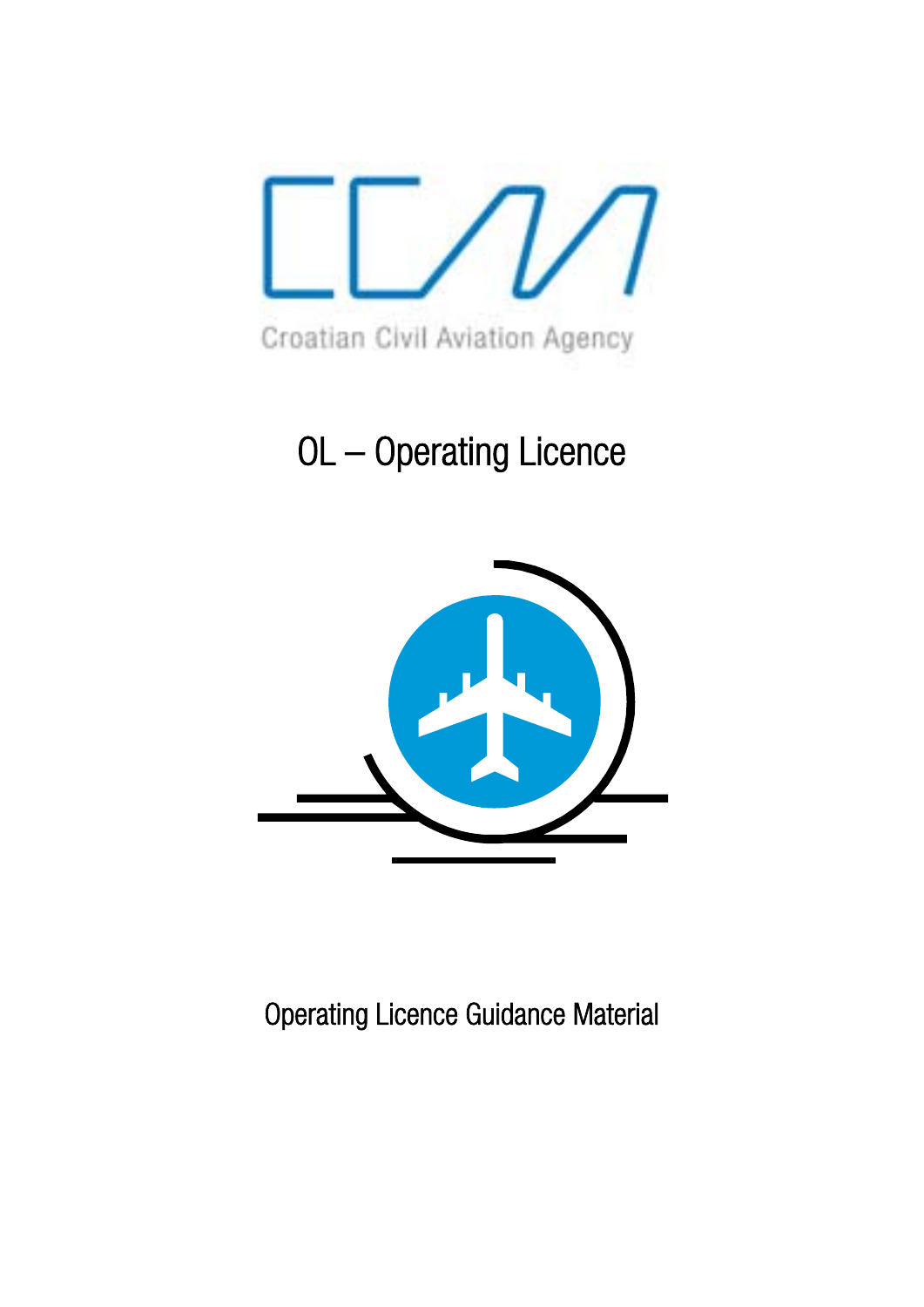

# OL – Operating Licence Guidance Material

OL

#### Records of revisions

| Reference                  | Revision no | Effective date |
|----------------------------|-------------|----------------|
| First issue                | ገ0          | 23.7.2009.     |
| Changed reference articles |             | 11.05.2011.    |
| Update                     | በን          | 31.10.2014.    |
|                            |             |                |
|                            |             |                |
|                            |             |                |
|                            |             |                |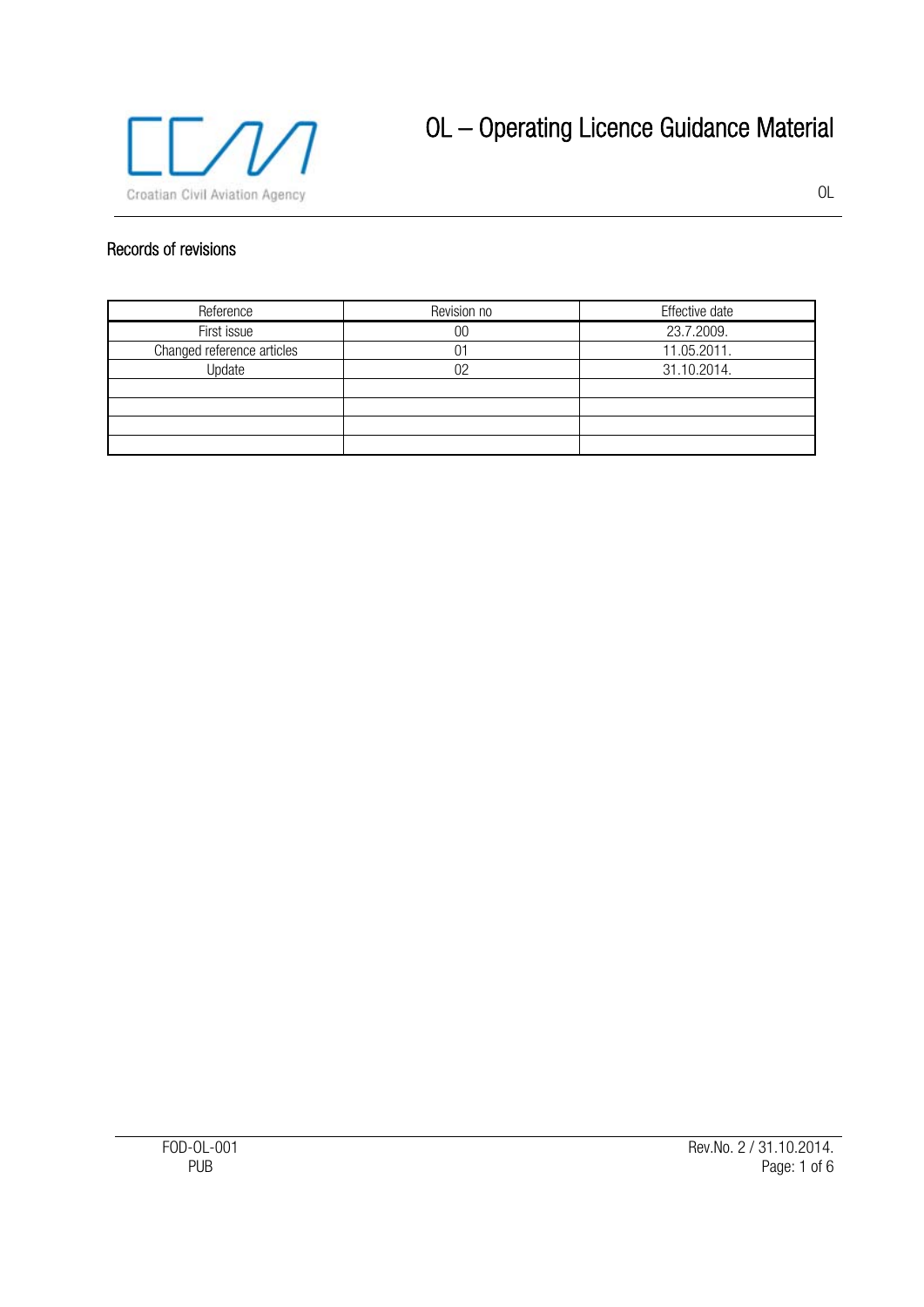

# OL – Operating Licence Guidance Material

OL

#### List of effective pages

| Page no                   | Revision no    | Effective date |
|---------------------------|----------------|----------------|
| 1 Records of Revisions    | $\mathbf{2}$   | 31.10.2014.    |
| 2 List of effective pages | $\overline{2}$ | 31.10.2014.    |
| 3 Contents                | $\mathbf{2}$   | 31.10.2014.    |
| 4                         | $\overline{2}$ | 31.10.2014.    |
| 5                         | $\overline{2}$ | 31.10.2014.    |
| 6                         | $\overline{2}$ | 31.10.2014.    |
|                           |                |                |
|                           |                |                |
|                           |                |                |
|                           |                |                |
|                           |                |                |
|                           |                |                |
|                           |                |                |
|                           |                |                |
|                           |                |                |
|                           |                |                |
|                           |                |                |
|                           |                |                |
|                           |                |                |
|                           |                |                |
|                           |                |                |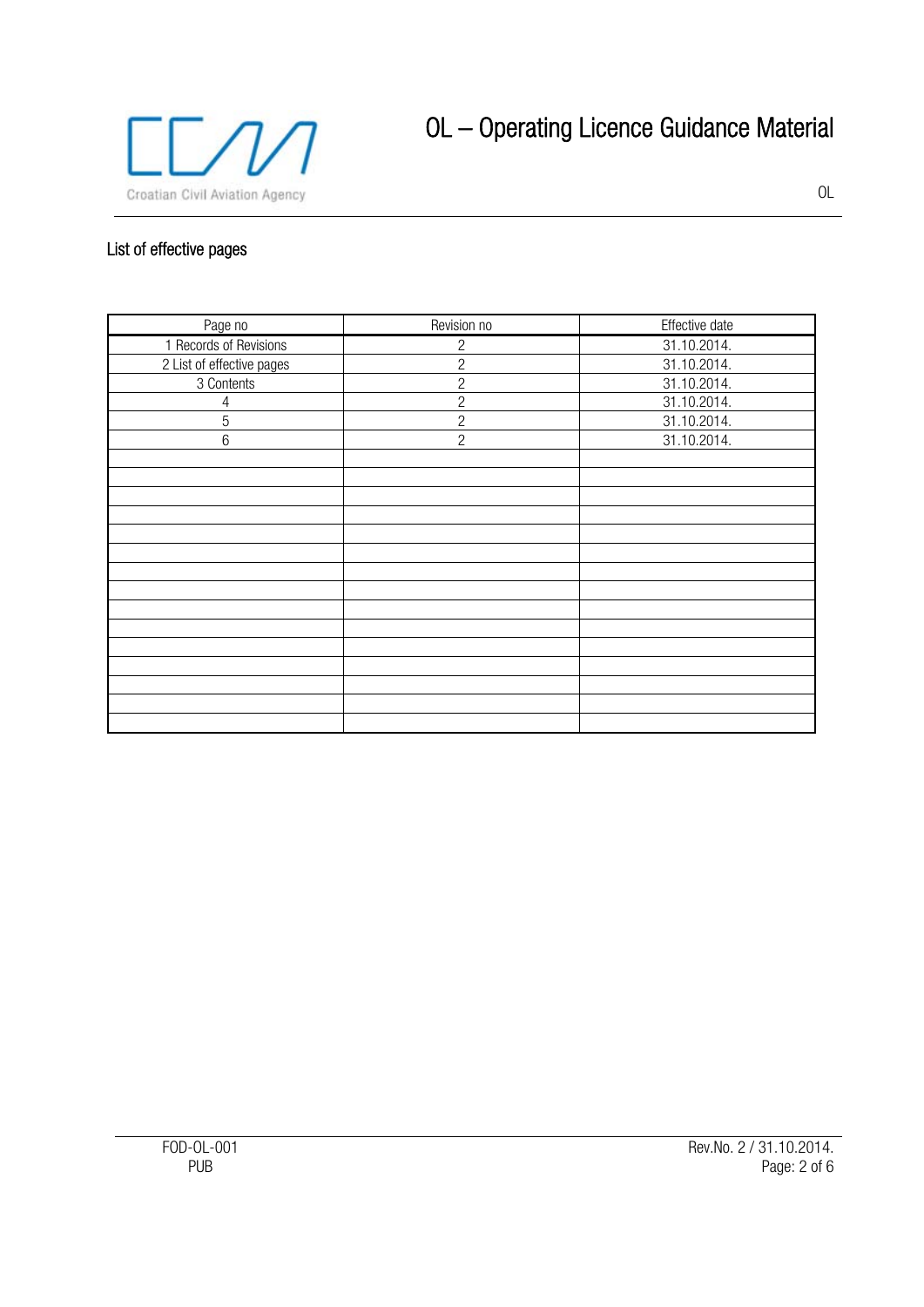

## OL - Operating Licence Guidance Material

#### Contents

|   | $2^{\circ}$ |  |
|---|-------------|--|
|   | 2.1         |  |
|   | 2.2         |  |
|   | 2.3         |  |
|   | 2.4         |  |
|   | 2.5         |  |
| 3 |             |  |
|   | 3.1         |  |
|   | 3.2         |  |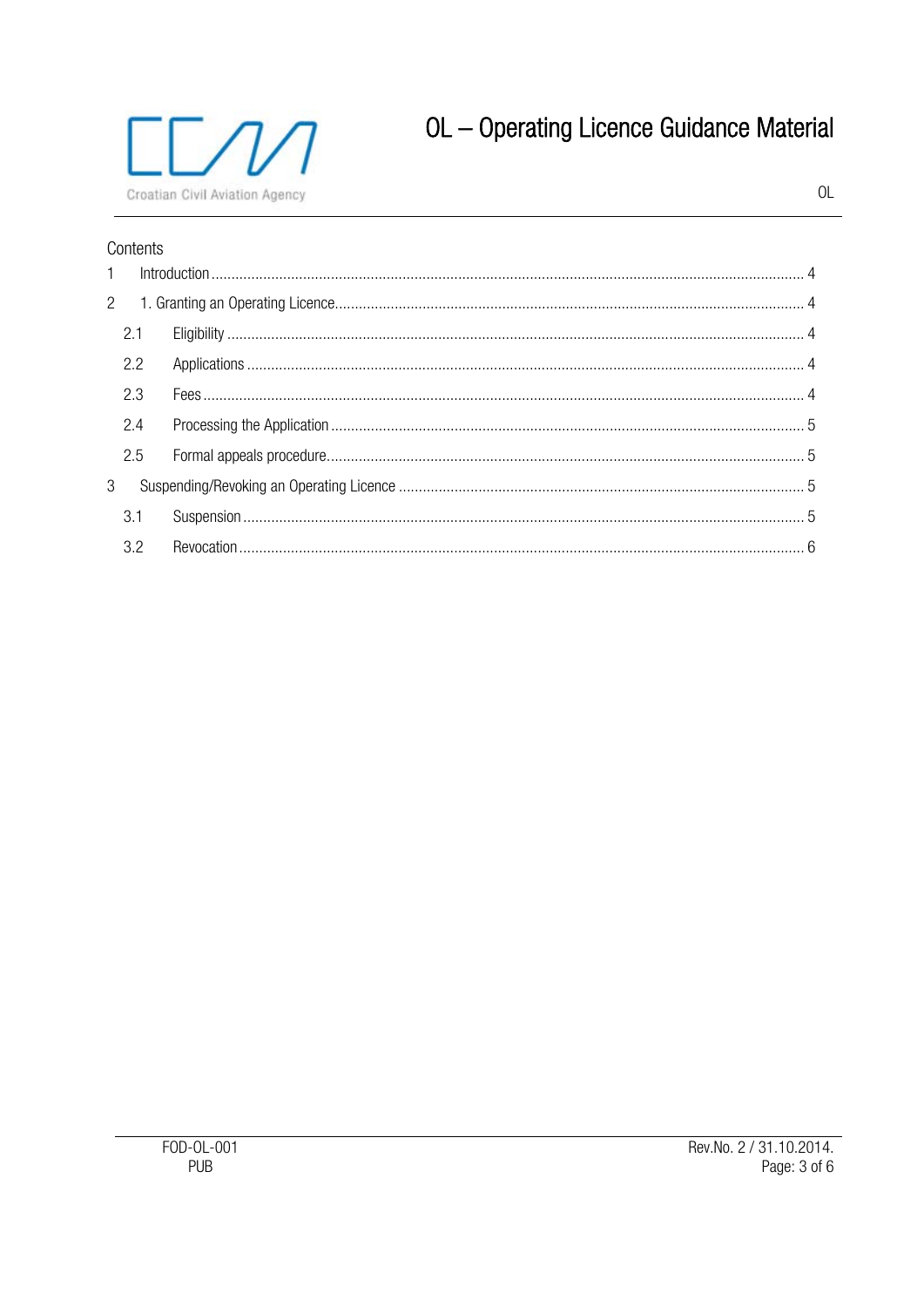

### **1** Introduction

The Croatian Civil Aviation Agency (CCAA) is responsible for licensing Croatian air carriers involved in the carriage by air of passengers, cargo and/or mail for remuneration and/or hire in accordance with Regulation (EC) No 1008/2008 0f the European Parliament and of the Council 0f the 24 September 2008 on common rules for the operation of air services in the Community.

Under Article 10 (2) of the Regulation (EC) No 1008/2008 0f the European Parliament and of the Council 0f the 24 September 2008 on common rules for the operation of air services in the Community, the competent licensing authority is required to make public the procedures for granting, suspending and revoking operating licences.

These procedures are set out below. If further clarification is required, please contact the Flight Operations Department directly on Tel: +385 1 2369 336 and +385 1 2369 310 or at ccaa@ccaa.hr.

### **2** 1. Granting an Operating Licence

#### 2.1 Eligibility

An undertaking meeting the requirements set out in Regulation (EC) No 1008/2008 0f the European Parliament and of the Council 0f the 24 September 2008 on common rules for the operation of air services in the Community is entitled to receive an operating licence.

#### 2.2 Applications

Full details of the information which must be furnished when submitting an application for an operating licence are contained in the application form and accompanying notes which are available on request from the Flight Operations Department or may be downloaded from CCAA web page: http://www.ccaa.hr.

The completed application form (with all relevant documentation) must be accompanied by the relevant application fee and submitted to:

Croatian Civil Aviation Agency Flight Operations Department Ulica grada Vukovara 284 10000 ZAGREB

Applicants are advised to familiarise themselves with the relevant legislation.

They are also reminded of the requirement to obtain an Air Operator's Certificate (AOC).

It is also important to note that the CCAA does not give decisions in principle on proposed plans by potential applicants for an operating licence. A decision to grant/refuse an operating licence will only be given in the context of a fully complete, formal application to the CCAA.

All sections of the application form should be completed in full and no questions should be left unanswered. Failure to do so will result in the application being rejected and returned to the applicant.

#### 2.3 Fees

Each application has to be accompanied by the administrative tax. Additional fee according to the official CCAA charges list may be charged. It should be noted that the fee payable on application for an Operating Licence is non-refundable.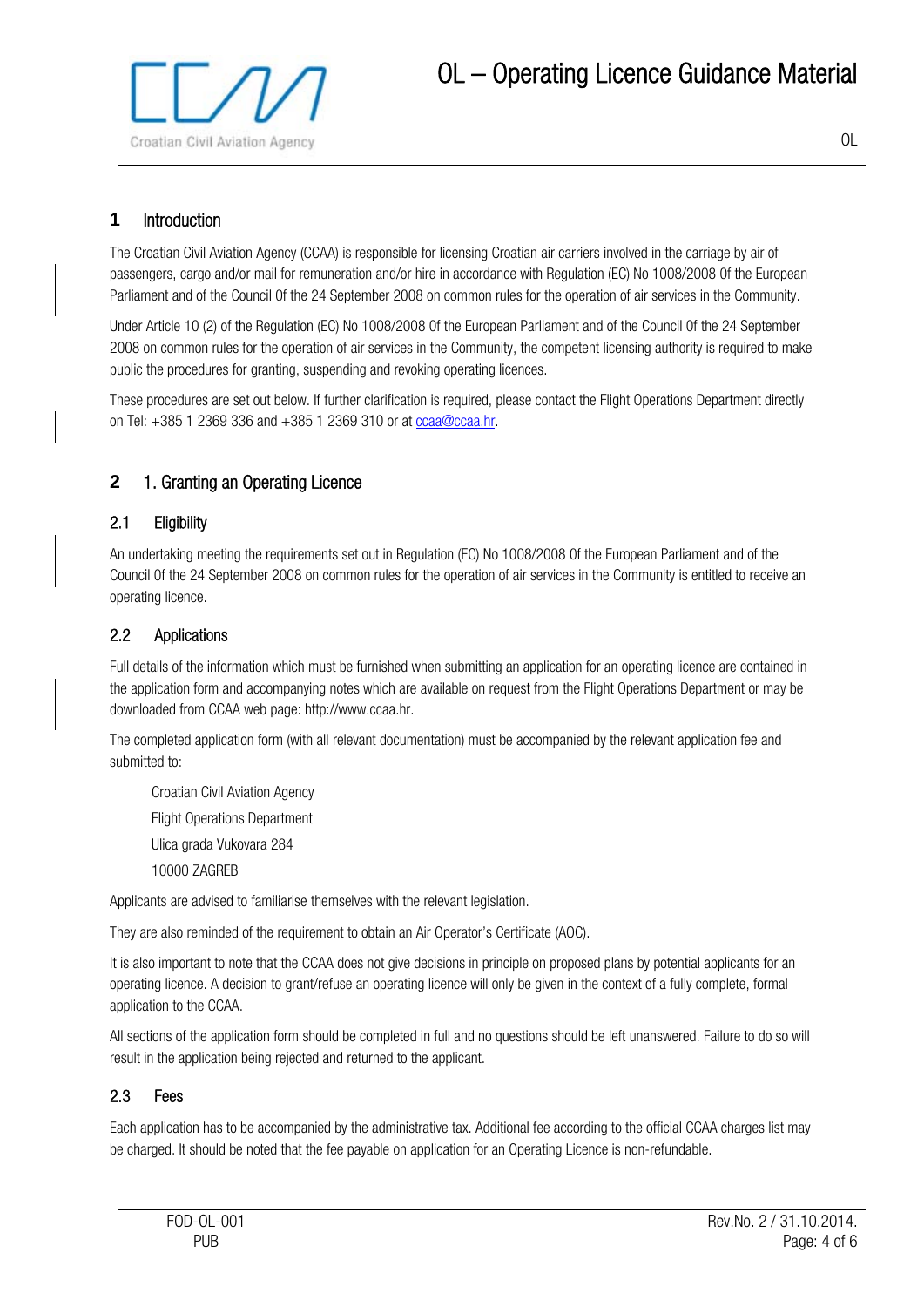

#### OL

#### 2.4 Processing the Application

Applications are dealt with in the order in which they are received.

When an application has been examined CCAA may need to contact the applicant with queries on the application or to obtain additional information relevant to the application. If the applicant does not engage with CCAA for a period of three months in relation to any queries or requests for further information, the application will be treated as abandoned and thereafter a fresh application will be required along with the relevant fee.

Under Article 10 (1) of the Regulation (EC) No 1008/2008 0f the European Parliament and of the Council 0f the 24 September 2008 on common rules for the operation of air services in the Community, the competent licensing authority is required to take a decision on an application as soon as possible, and not later than three months after all necessary information has been submitted, taking into account all available evidence.

As soon as the CCAA has obtained all the necessary information it will be in a position to take a decision on the application. The decision will be notified to the applicant in writing. A decision not to grant an operating licence will state the reasons for the refusal.

#### 2.5 Formal appeals procedure.

Undertaking whose application has been refused may submit appeal to:

Ministry of the Sea, Transport and Infrastructure Prisavlje 14 10000 ZAGREB

It should be noted that Article 9 (4) of the Regulation provides that, 'The competent licensing authority shall suspend or revoke the operating licence if the Community air carrier knowingly or recklessly furnishes the competent licensing authority with false information on an important point.'

*Important*: Please note that applications should be made well in advance of the proposed commencement of operations as it is important that the CCAA has adequate time to process applications. Applicants are advised not to anticipate the issue of an Air Carrier Operating Licence by selling tickets or taking bookings in advance of securing an operating licence.

#### **3** Suspending/Revoking an Operating Licence

Article 14 of the Regulation provides that an air carrier should be provided the right to be heard before any decision taken by the competent licensing authority to suspend or revoke the operating licence.

#### 3.1 Suspension

When a decision is taken by the CCAA to suspend an operating licence, a notice of suspension will be issued to the air carrier concerned which will state the reasons for the proposed suspension. The notice of suspension will issue not less than 2 working days and no more than 7 working days before the proposed suspension. The notice period given to the air carrier will be decided by the CCAA on a case by case basis.

During the notice period, the air carrier is entitled to make representations to the CCAA in writing in relation to the proposed suspension.

The CCAA will consider any representations made.

If the notice period is the minimum period (i.e. not less than 2 working days), representations will be treated as urgent.

If the company seeks to make further representations following a decision by the CCAA to implement the suspension of the Operating Licence, this will be considered.